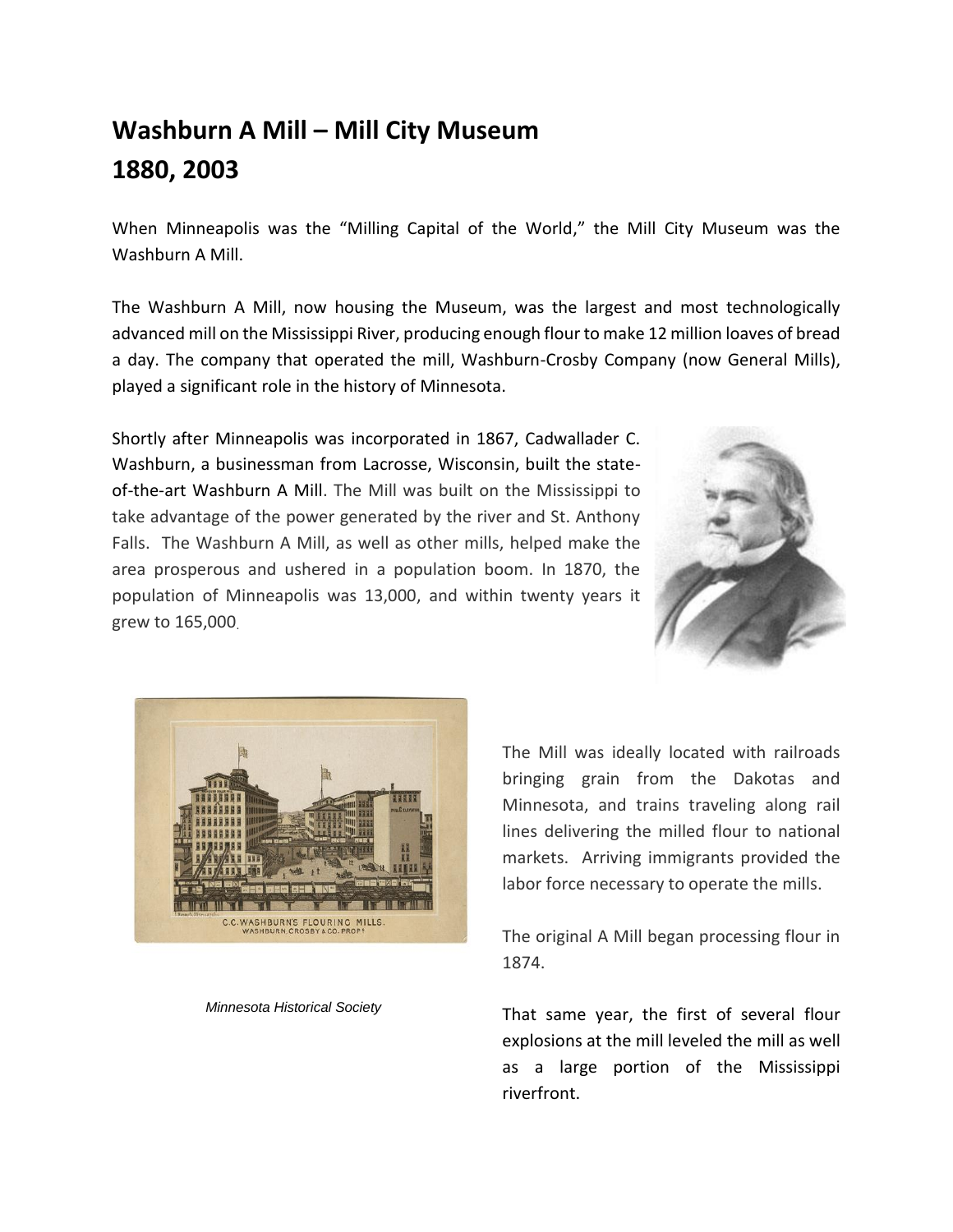

In 1877, Washburn joined forces with John Crosby, renaming the company Washburn-Crosby.

A second explosion occurred at the mill in 1878. Due to poor ventilation, flammable flour dust particles accumulated in the Washburn A Mill. At six o'clock on May 2, 1878, the day-crew left the Mill; and fourteen men on the night crew arrived. An hour later, a spark ignited the flour dust, and the seven-story Washburn A Mill exploded, hurling debris hundreds of feet into the air. The explosion was heard ten miles away in St. Paul.

 *Minnesota Historical Society*

All

fourteen mill workers were killed. Several adjacent flour mills also exploded killing four more workers.

In Lakewood Cemetery, there is a monument dedicated to the memory of the eighteen men who were killed. The monument lists the names of the men and includes an engraving with a sheaf of wheat, a millstone, and a broken gear.



 *Minnesota Historical Society*



After the destruction, Washburn, along with Austrian engineer William de la Barre, rebuilt the mill. De la Barre, using a sketch of a mill in Budapest, installed a new ventilation system to prevent flour dust collection. The new mill was completed in 1880 and touted for its state-of-the-art machinery that made the mill safer and produced

some of the highest quality flour in the world. Each floor of the

mill was used for a different purpose.



 *Minnesota Historical Society*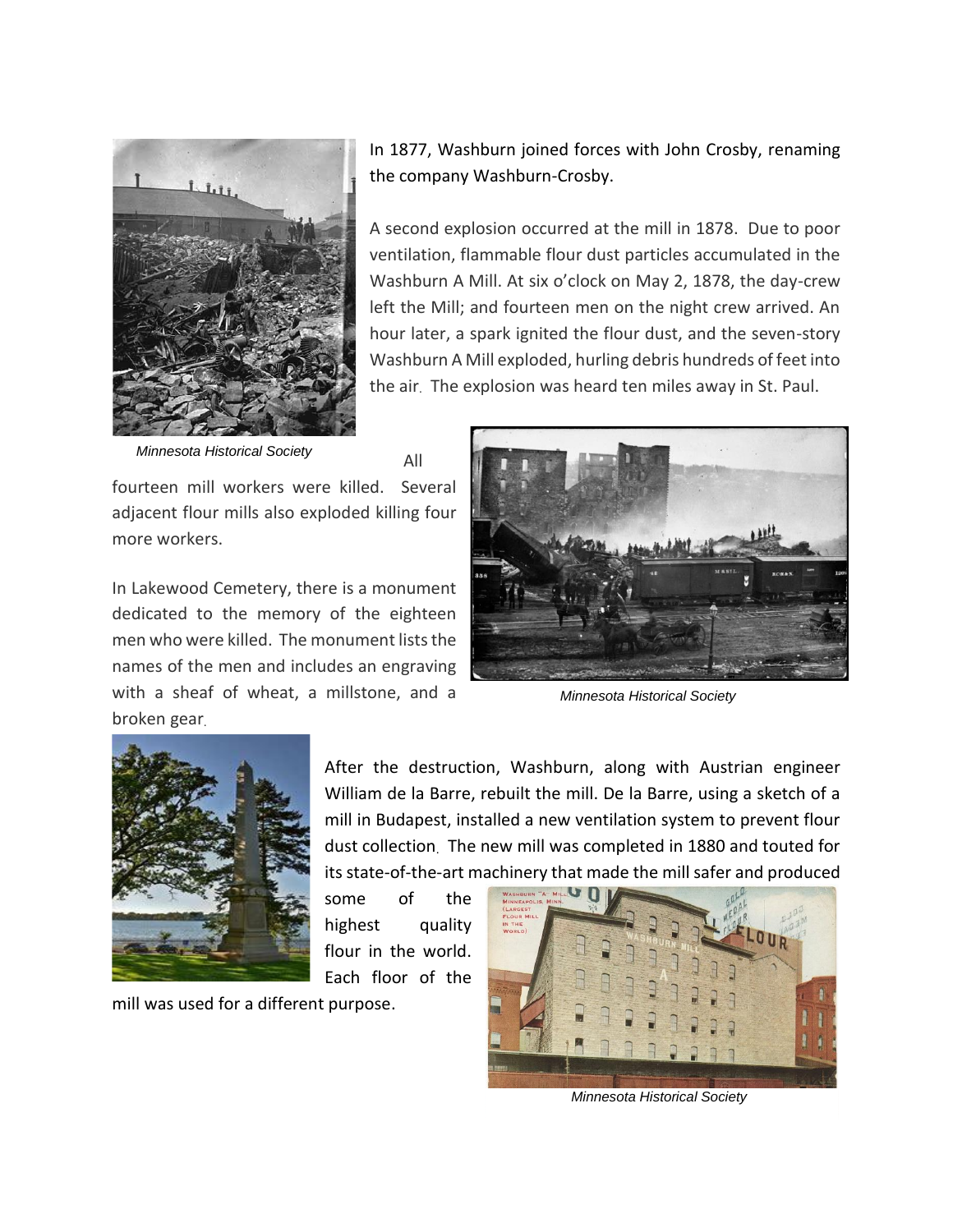The Mill was the largest and most technologically advanced at that time using steel rollers instead of the traditional millstones.

Most mills in the world were small operations that served a city or town. The level of production of the milling industry in Minneapolis was on a scale not seen elsewhere. The flour milling industry took advantage of the economic boom in Minneapolis during the last two decades of the nineteenth century. Minneapolis was the undisputed "Milling Capital of the World."

Flour milling in Minneapolis peaked during World War I when the emphasis shifted from providing flour for home baking to commercial baking. World War I resulted in a food crisis overseas where allied troops were stationed. The mills in Minneapolis were among the first to



 *Minnesota Historical Society*

respond to the U.S. President Herbert Hoover's Commission for Relief. After World War I, the Minneapolis milling industry began to decline.

Washburn-Crosby Company operated the mill along with more than 20 other mills in the area. Washburn called its brand Gold Medal Flour to differentiate it from its competitors. In 1921, the Washburn-Crosby Company created the character Betty Crocker to help sell its flour.

After an October 1921 baking contest in the *Saturday Evening Post*, the company received a flood of phone calls asking about the

contest. The advertising directors felt that the advice should best come from a woman. The name "Betty" was chosen due to its cheerful sound, and "Crocker" was an homage to former company director William G. Crocker.

In 1928, the Washburn-Crosby Company merged with 28 other mills in the area. This collection of mills was renamed General Mills. That same year, fire gutted the building again, and, again, it was rebuilt.

The A Mill continued to operate for several more decades, even as the local milling industry declined. As the industry moved out of Minneapolis, the old mills fell into disuse. The Washburn A Mill closed in 1965.



 *Minnesota Historical Society*